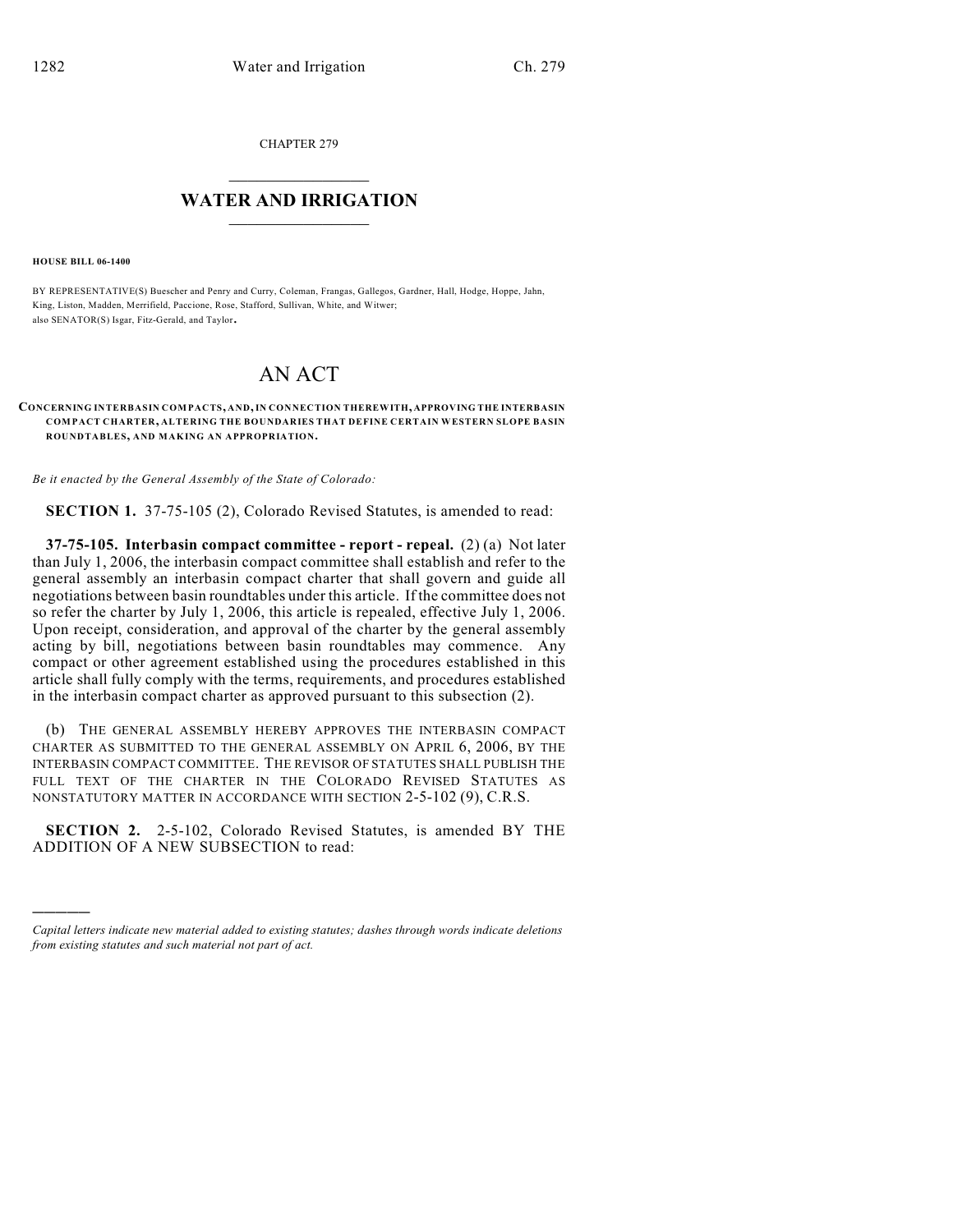**2-5-102. Inclusions - nonstatutory.** (9) THERE SHALL BE INCLUDED IN THE PUBLICATION OF THE "COLORADO WATER FOR THE 21ST CENTURY ACT", AS NONSTATUTORY MATTER, FOLLOWING SECTION 37-75-105, C.R.S., THE FULL TEXT OF THE INTERBASIN COMPACT CHARTER AS SUBMITTED TO THE GENERAL ASSEMBLY ON APRIL 6, 2006, BY THE INTERBASIN COMPACT COMMITTEE.

**SECTION 3.** 37-75-104 (3) (b) (IV) and (3) (b) (VII), Colorado Revised Statutes, are amended to read:

**37-75-104. Basin roundtables.** (3) (b) The following basin roundtables are hereby created:

(IV) The Gunnison basin roundtable, consisting of water division 4 EXCEPTING WATER MANAGEMENT DISTRICTS 60, 61, AND 63;

(VII) The Dolores, San Miguel, and San Juan basins roundtable, consisting of water division 7 AND WATER MANAGEMENT DISTRICTS 60, 61, AND 63;

**SECTION 4.** 37-75-103 (1), Colorado Revised Statutes, is amended to read:

**37-75-103. Director of compact negotiations.** (1) Within thirty days after June 7, 2005, the governor shall appoint a director of compact negotiations, who WHICH OFFICE IS HEREBY CREATED IN THE OFFICE OF THE GOVERNOR. THE DIRECTOR OF COMPACT NEGOTIATIONS shall act as the overseer and caretaker of the compact negotiations process established in this article.

**SECTION 5.** 39-29-109 (1) (c) (I) (D) and (1) (c) (III) (A), Colorado Revised Statutes, are amended to read:

**39-29-109. Severance tax trust fund - created - administration - use of moneys - repeal.** (1) (c) (I) For fiscal years commencing on and after July 1, 1997, the executive director of the department of natural resources shall submit with the department's budget request for each fiscal year a list and description of the programs the executive director recommends to be funded from the operational account of the severance tax trust fund. The state minerals, energy, and geology policy advisory board established pursuant to section 34-20-104, C.R.S., shall review the executive director's recommendation before submittal. The general assembly may appropriate moneys from the total moneys available in the operational account of the severance tax trust fund to fund recommended programs as follows:

(D) For programs within the Colorado water conservation board AND FOR PURPOSES AUTHORIZED BY ARTICLE 75 OF TITLE 37, C.R.S., up to five percent of the moneys in the operational account.

(III) (A) It is the intent of the general assembly that the operational account of the severance tax trust fund maintain a state fiscal year end balance equal to twice the current state fiscal year's operating appropriations for the programs specified in this paragraph (c); EXCEPT THAT MONEYS APPROPRIATED FOR PURPOSES AUTHORIZED BY ARTICLE 75 OF TITLE 37, C.R.S., SHALL NOT BE CONSIDERED IN ESTABLISHING SUCH TWO-YEAR RESERVE. Moneys may be appropriated or otherwise made available from such two-year reserve only to offset temporary revenue reductions in the